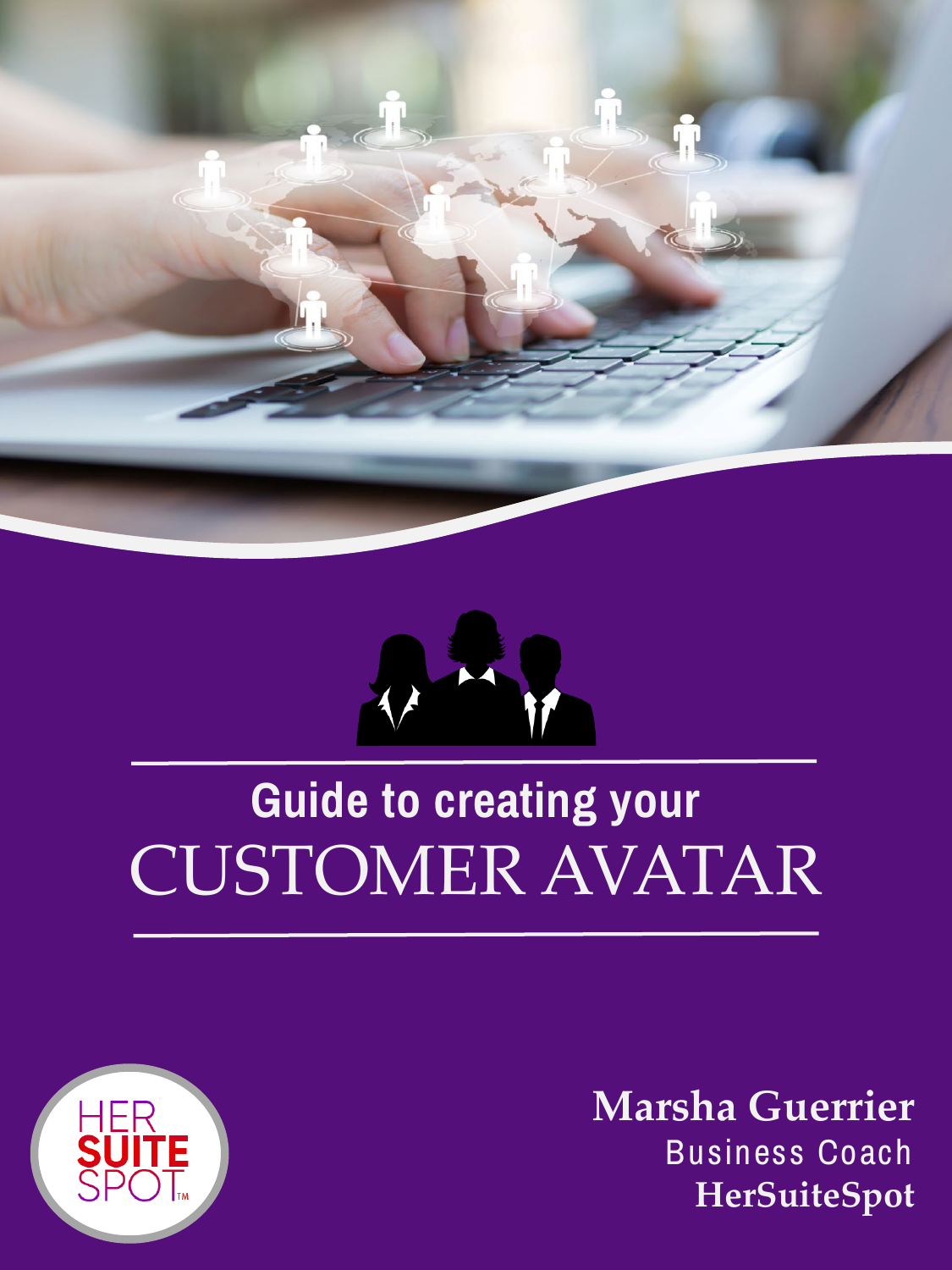# YOUR AVATAR = YOUR IDEAL CUSTOMER



#### **The key to closing sales and gaining loyal customers: Understand who you're speaking to**

Use this guide to create a customer avatar for each of your target markets. To market a product or service properly, the first thing you must do is get clear on WHO your ideal customer is, where they are hanging out, what their challenges are and more.

Building a customer avatar (some call it a buyer persona) would have a huge impact on your marketing. If you're marketing to everybody, you're selling to nobody.

This guide will assist you in every aspect of your marketing and sales process. Work through each section and discover what your ideal customer is like. The results will help you with:

- **Content Marketing:** What blog posts, videos, podcasts, Lead Magnets, etc. should you create to attract and convert your avatar?
- **Paid Traffic:** Which ad platforms should you buy traffic from, and what targeting options should you use?
- **Product Creation:** What solutions is your avatar searching for?
- **Copywriting:** How should you describe offers in your email marketing, ads, and sales letters in a way that compels your avatar to buy?
- **Email Marketing:** Which avatar should receive a specific email marketing campaign?

Any part of the marketing and sales process that connect you to your customer (which is pretty much EVERYTHING) will improve when you get clear on your customer avatar.

After all, it's the person who buys our products and services. It pays to get clear on the characteristics of that person, so you can find and present them with a message that moves them to action. If you are not clear on why this is important stick with me, it will become clear soon.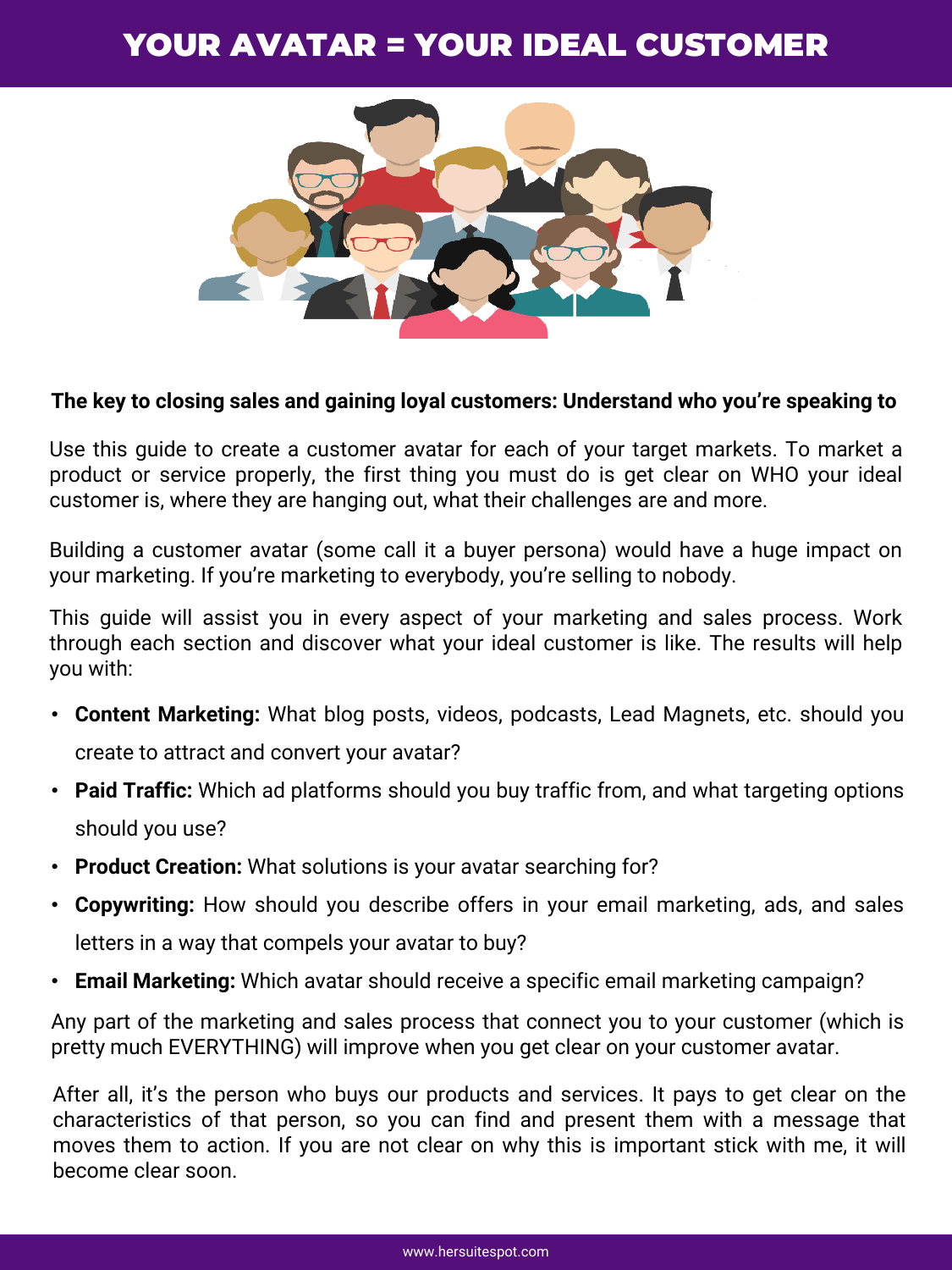# WHAT IS A CUSTOMER AVATAR?



A customer avatar, or buyer persona, is a fictitious representation of someone who has done business with you.

An 'ideal' customer is one who had a successful visit to your business and is beyond happy with your product or service. Their visit was completed without undue stress or frustration for them, or you and your team.

These customers are happy to spend money with you, are looking for exactly what you offer, and spread the word about your business without needing to be asked.

They have a problem, and you have the ideal solution.

In April of 2018, Women on the Rise NY, Inc. introduced a new offer.

We began selling a new type of digital marketing service**: Social Media Management.**

This new service included creating social media analysis, content development, social media templates and post management.

A new product means a new ideal customer. And, a new ideal customer means a new customer avatar must be built.

We defined three distinct buyer personas:

**The Marketing Agency Owner:** interested in outsourcing the services he can offer his clients to focus his skills on what does best.



**The Employee:** interested in growing her personal brand to distinguish herself at her place of employment or to secure a new job or promotion within her existing job.

**The Business Owner:** interested in growing her business to sharpen her own marketing skills and the skills of her internal marketing team members.

As a result, three new "Customer Avatars" were created.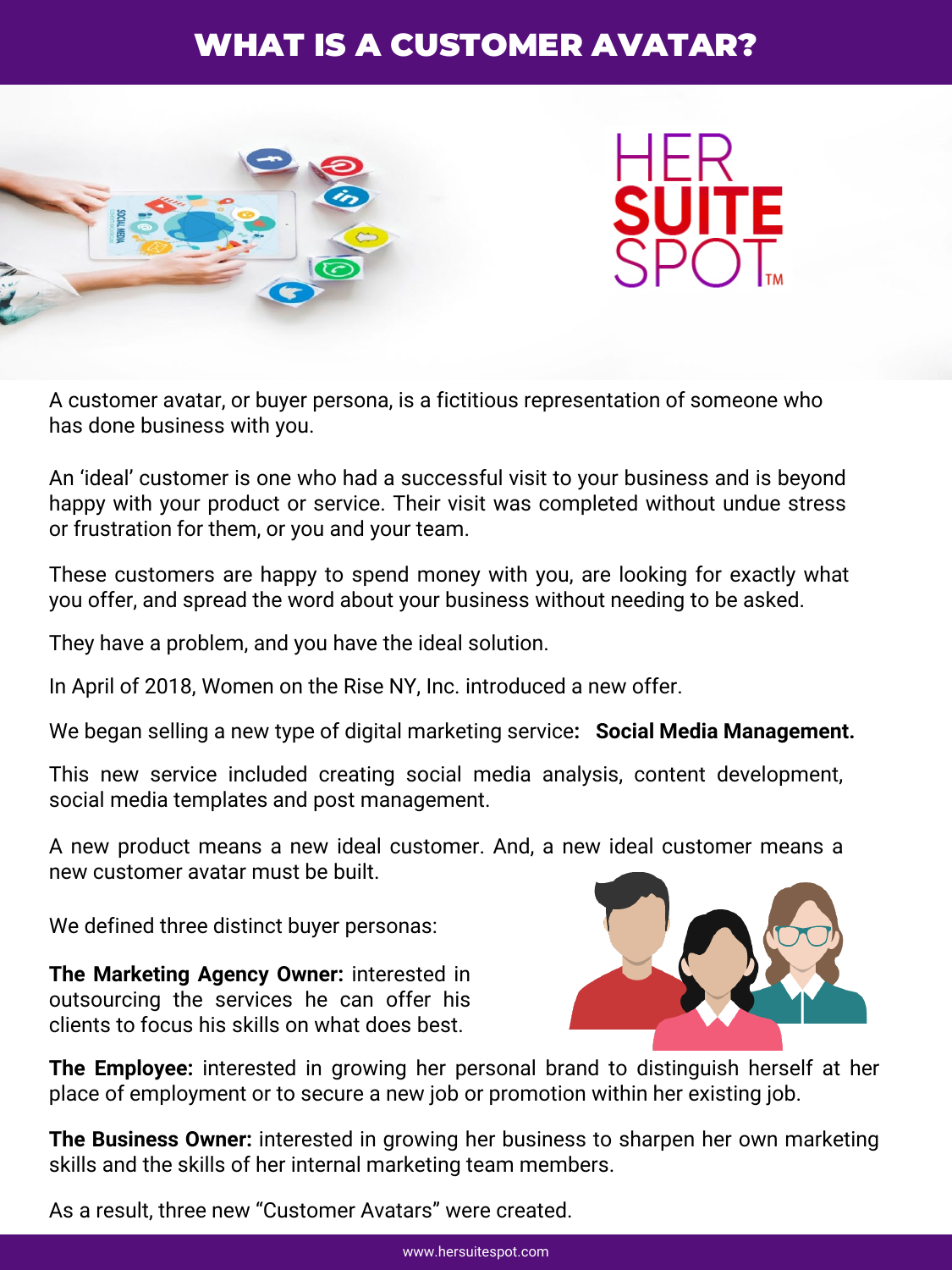### WHY IS A CUSTOMER AVATAR IMPORTANT?

Who you market your business to will determine your level of success. You want 'ideal' customers: the people you really click with, who appreciate your services, are happy to spend money with you, and who will spread the good word to friends.

Marketing your business isn't about trying to convince everyone that you are the right choice for them. It's about knowing you're the right choice for a certain type of person, and then marketing to them specifically.

In the hair and beauty industry you're selling time and skill. If your calendar is looking full, then that's great — but is it filled with the right type of customer?

Filling your schedule with 'ideal' customers, who are willing to spend more per appointment, is going to increase your bottom line..

This workbook will give you the tools to identify your ideal customer avatar so that you can make more money.



Identify your ideal Customer Avatar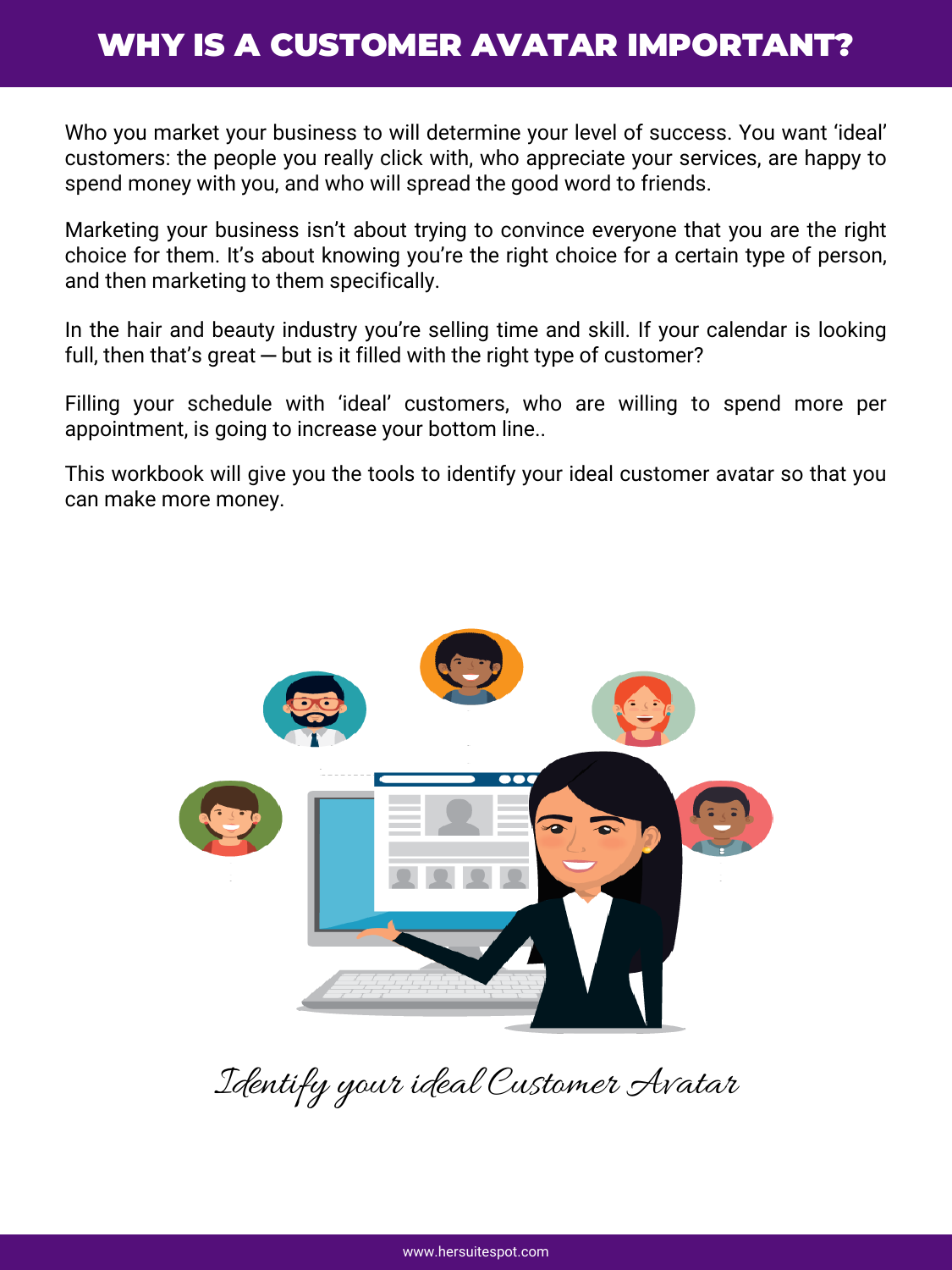Businesses find success because they solve a specific problem for people. The more detail you can uncover about your customer avatar, the better you can understand the person you are trying to help.

Know what to offer.

In the hair and beauty industry you're selling time and skill. If your calendar is looking full, then that's great  $-$  but is it filled with the right type of customer?

Defining a customer avatar helps answer any questions concerning your products and services.

- What solutions are your ideal customers searching for?
- What are their pain points?

Once you can answer these questions, you'll know where to direct your product or service development.

When you know how you can truly help your ideal customer, it's time to communicate this to them.



Communicate to your ideal Customer Avatar

How you can help them?

www.hersuitespot.com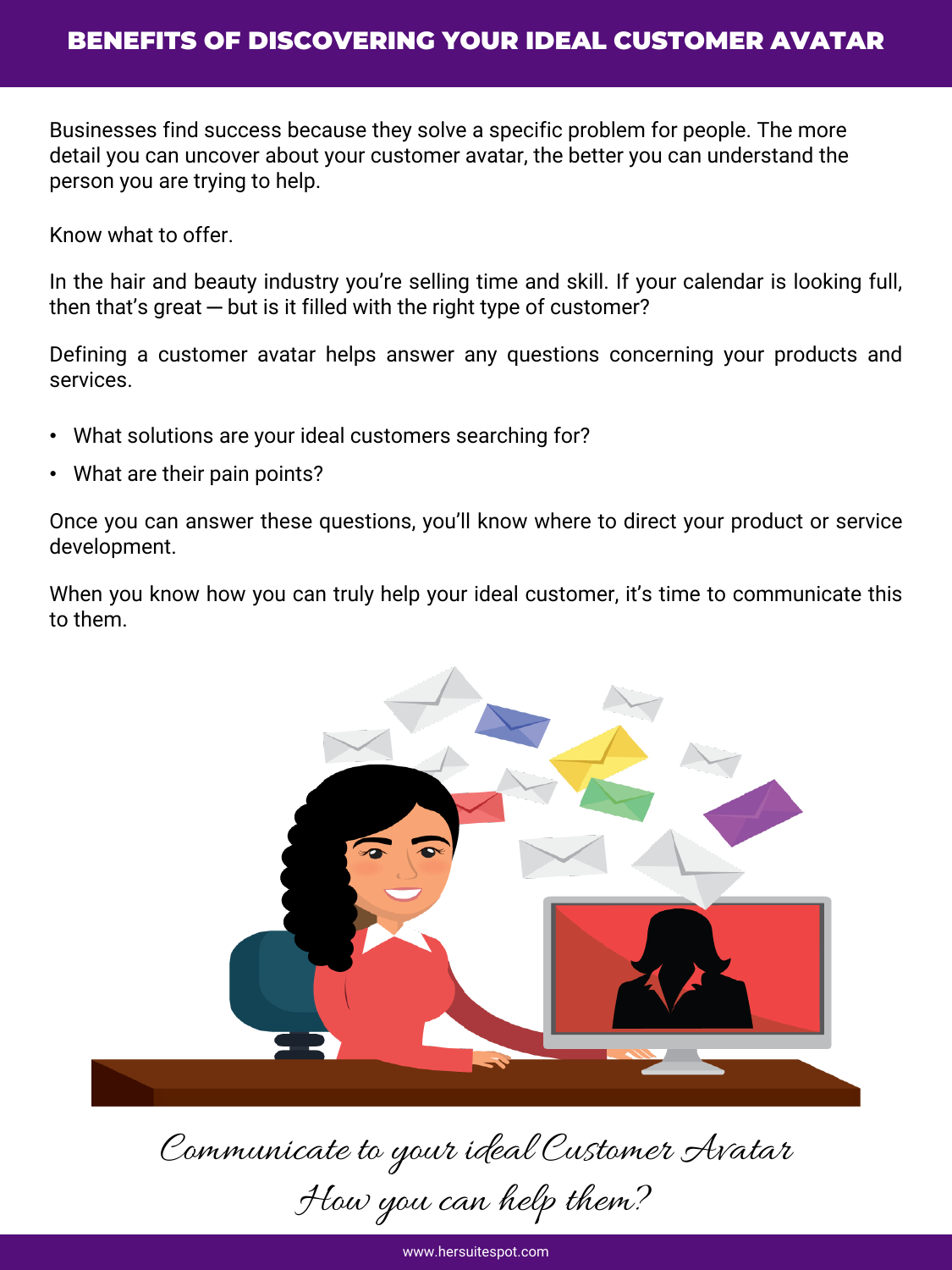# KNOW WHO YOU'RE TALKING TO

An ideal customer avatar gives your marketing content direction. If you don't know who you're talking to, how will you know what to say?

Knowing your target demographic is especially useful when choosing targeting options in ad platforms like Facebook..

When writing content, email, or sales copy, it can be beneficial to simply write as though your avatar were sitting across the table from you. Demographic information like age, gender, and location, will help bring your avatar to life.

Once you've established a customer avatar you'll have a point of reference to answer the following questions:

- Where should you advertise to maximize exposure to your ideal customer?
- What types of advertisements typically affect your ideal customer?
- What vocabulary and tone should you use in your marketing efforts?
- What story should your marketing content tell?



Know your ideal Customer Avatar for right marketing content direction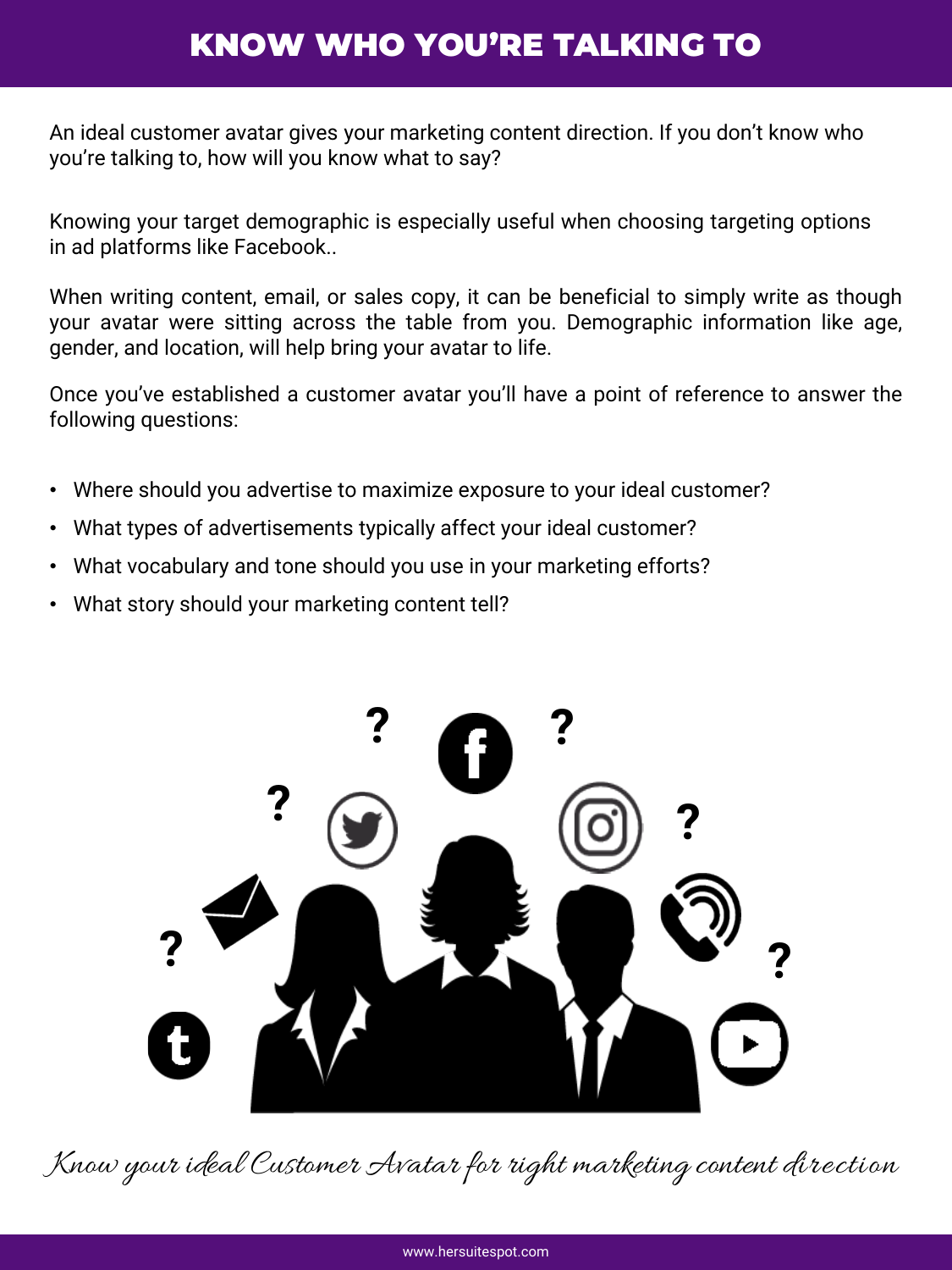# KNOW WHAT TO SAY



A customer avatar allows you to be deliberate with your marketing efforts, saving you time and money!

This impacts every aspect of your marketing and sales process:

- **Content Marketing:** Which blog posts, videos, social posts or podcasts should you create to attract and convert your avatar?
- **Paid Traffic:** Which ad platforms should you buy traffic from and which targeting options should you use?
- **Copywriting:** How should you describe offers in your emailing marketing or ads in a way that compels your avatar to buy?
- **Visuals:** Which imagery best compels your ideal customer to action?
- **Email Marketing:** Which avatar should receive a specific email marketing campaign?

Once you're clear on the characteristics of the ideal customer, you can present them with a message that moves them to action.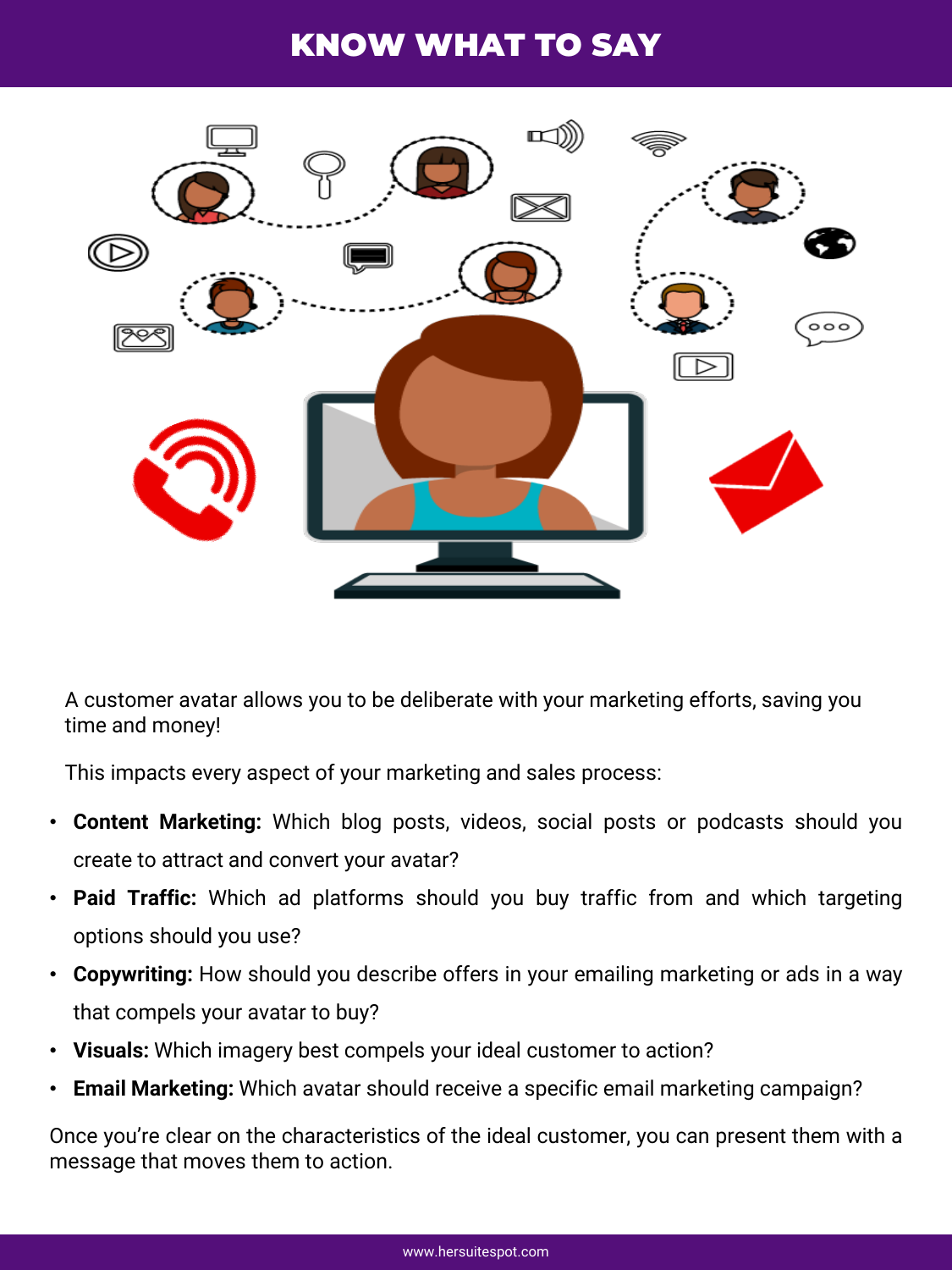# IDENTIFYING YOUR IDEAL CUSTOMER AVATAR

Before we get started, ask yourself two things:

- 1. Who do I want to do business with?
- 2. Who do I best serve?

Think about who your favorite customers are.

Chances are they:

- Spend lots of money
- Don't complain
- Visit regularly
- Spread the good word for your business

The core of any customer avatar is the basic information; this helps to make them real and will form the foundation for you to visualize them. Next we'll look at the traits your favorite customers possess.

Identify your ideal Customer Avatar



www.hersuitespot.com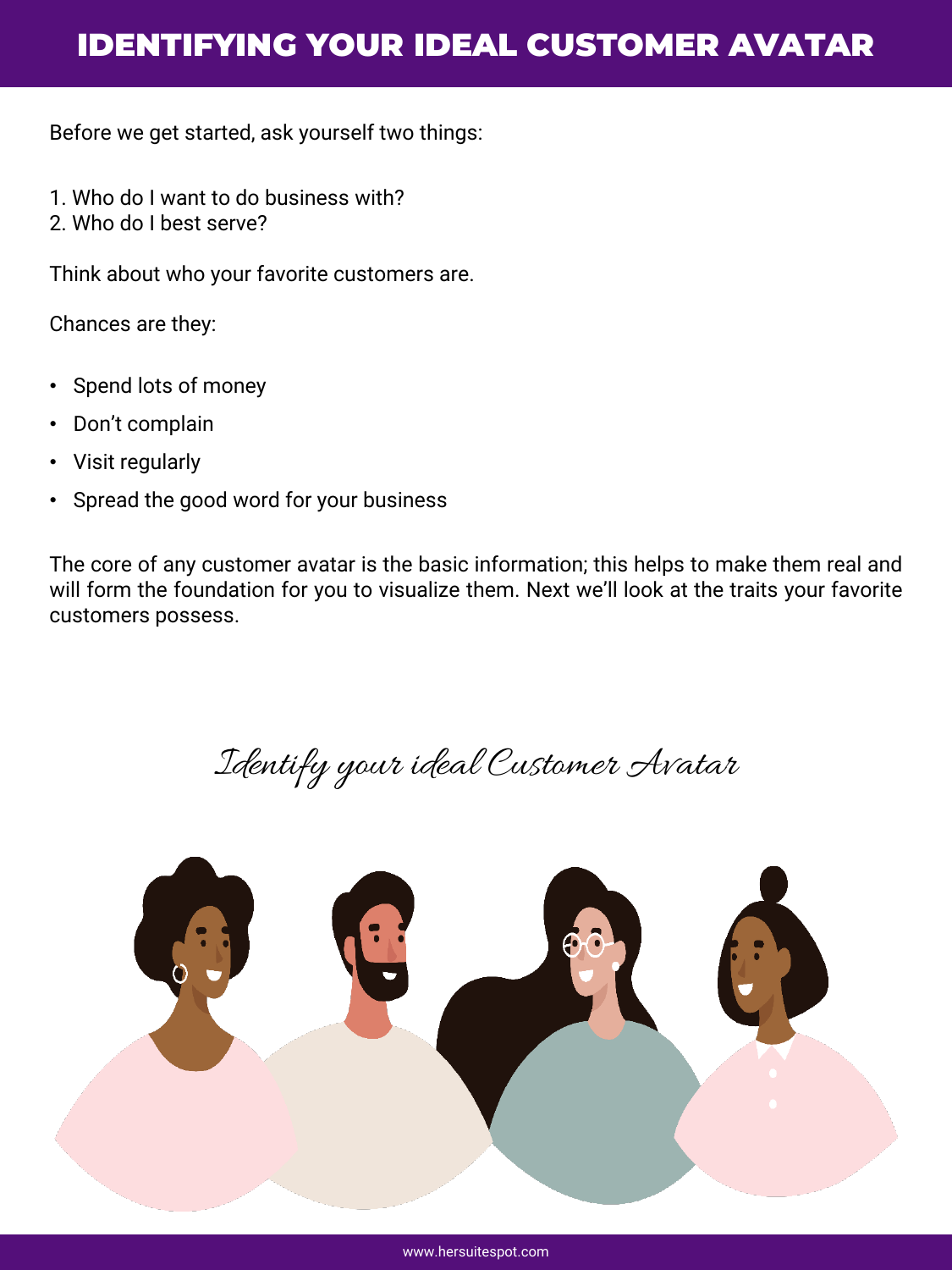# BASIC CUSTOMER DATA

Go through your customer records and find the common threads that run through them. And if you don't know these things about your customer it's time you begin collecting this information.

- **Name**
- **Age**
- **Gender**
- **Education/qualifications**
- **Occupation**
- **Average annual income**
- **Location**
- **Marital status**
- **Number and age of children (if any)**
- **Interests/hobbies**

Now you've got a basic customer avatar, but it's worth digging a bit deeper.



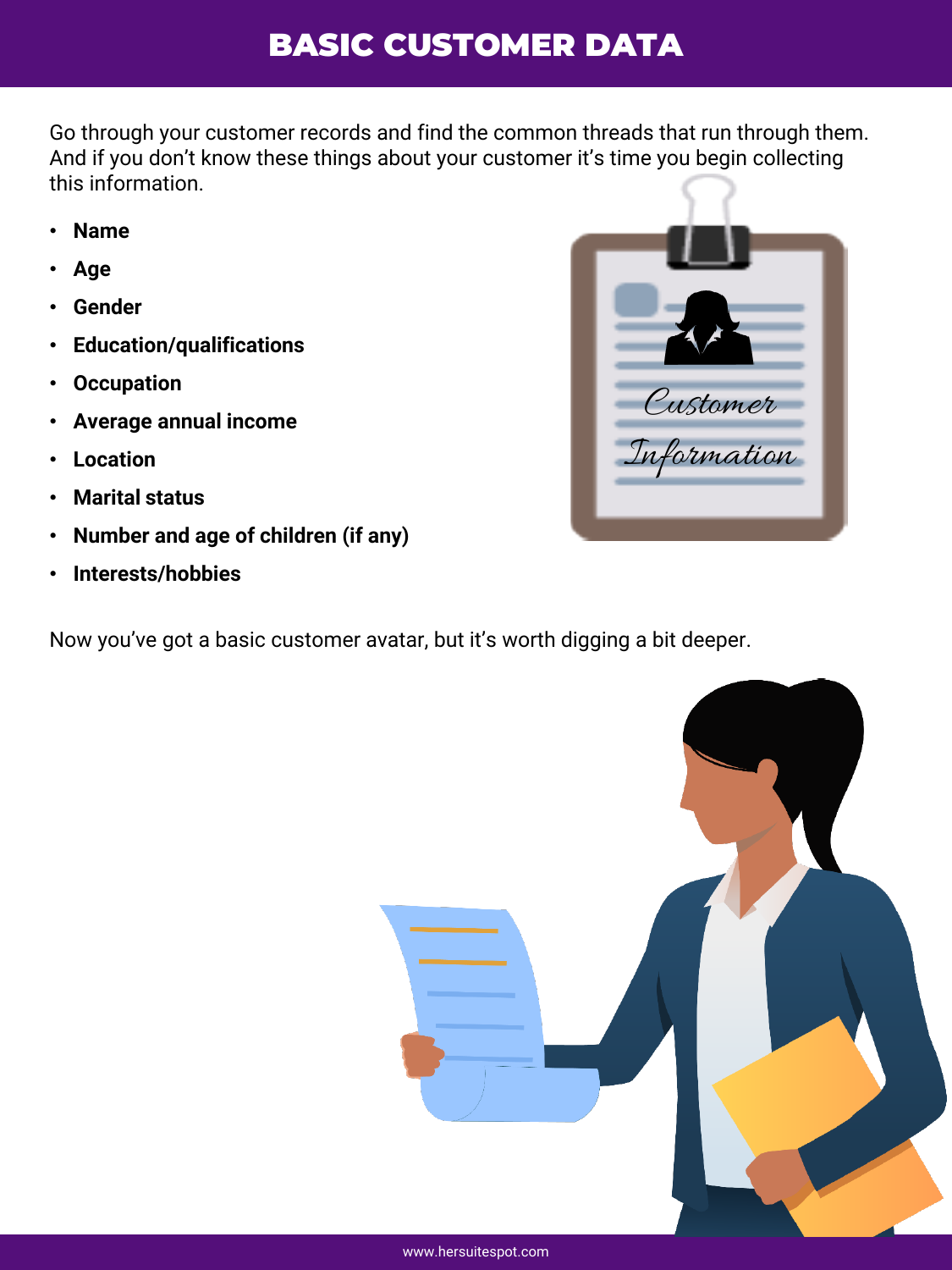# DEEPER INSIGHTS

#### **Personal goals**

Consider where they're at, as this may determine a look or style that they're seeking.

- What are their ambitions?
- Perhaps in their work or personal life?

#### **Personality traits**

Understanding clients helps you to know the best way to communicate with them. Think about how your client acts OUTSIDE of the salon.

- Are they shy? Outgoing?
- Do they prefer to come to the salon to relax and have time out? Or is it a social outing?



www.hersuitespot.com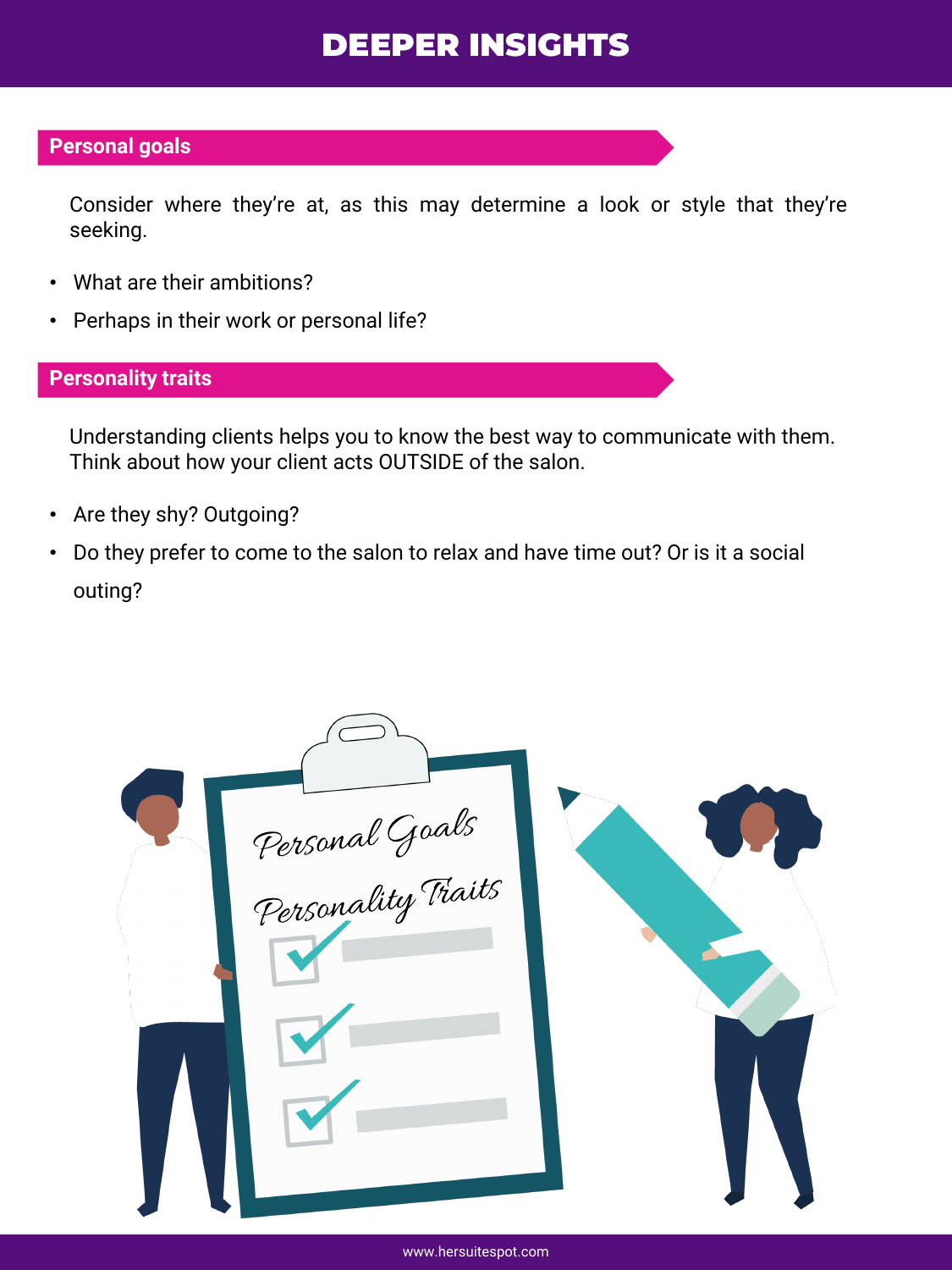# CORE VALUES

Core values are the fundamental beliefs of a person. They highlight what we stand for. Values guide our behavior, providing us with a personal code of conduct.

They can represent our unique, individual essence. When we honor our personal core values consistently, we experience fulfilment. You built your brand based on your core values that connect you to your ideal client.

- What is important to your client?
- What is their outlook on life?

#### **Challenges and pain points**

Knowing your avatar's challenges or pain points is key. When you know what people need, you can offer a strong and sound solution that will be more likely to sell.

- What does your client struggle with?
- What are they trying to solve by visiting you?
- Dry hair or skin?
- Improved self-esteem?
- Or they're ready for a total transformation?

#### **Unsure on what the answers are? Ask them!**

- Take a customer out for coffee and a chat
- Send out surveys via email



When gathering data from those who identify as your ideal clients, ask them WHY they come to you. Don't just ask why they like you. You need to know how you solve their problems.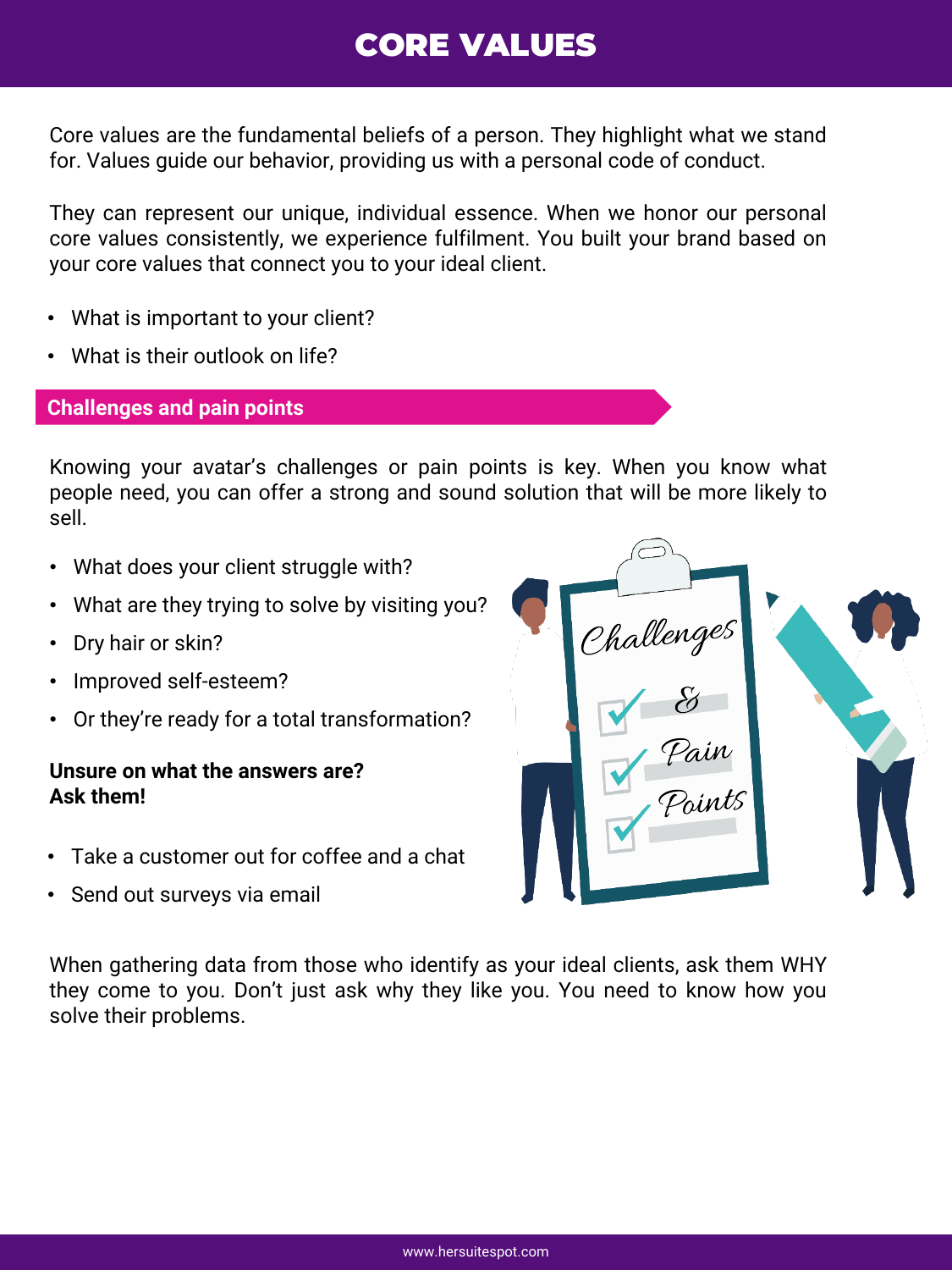### OBJECTIONS

Understanding your customers doesn't mean just know what they love; it also means understanding what would turn them off from your product or services.

#### **For example**

If your business identifies itself as eco-friendly and organic, and your customers' beliefs are aligned, then you wouldn't start advertising a deal you had on a chemical-filled product line.

Don't contradict your business ideologies by offering a service, product or deal that goes against your values.

#### **It's constant**

Like any marketing effort, customer avatars need constant improving and refinement. What may have worked well last year may not be as applicable looking forward.

Keep alert to client's needs and changing trends, ask questions and continue to think about how you can best solve your customers' problems!

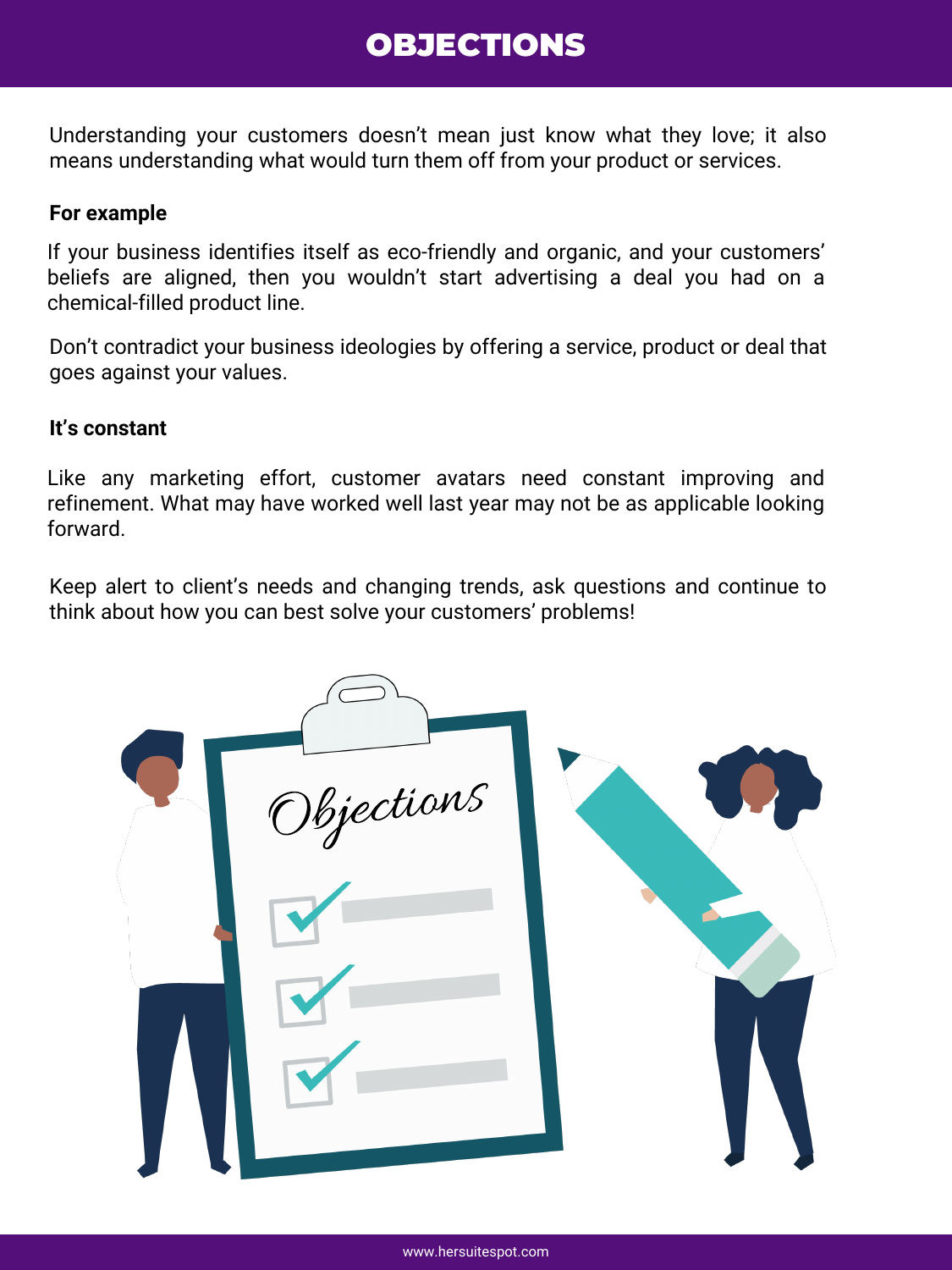There are five major components to the customer avatar. In some cases, you'll need to survey or have conversations with existing customers to accurately flesh out your customer avatar.

In other cases, you'll be intimately familiar with the characteristics of your ideal customer.

In any case, move forward. Don't wait for surveys or interviews to be conducted to create your first draft of an avatar. Make assumptions where you have no data or feedback and put it on your short list of to-do's to complete your research.

In the meantime, you'll begin getting benefit from an avatar built from the assumptions you've made based on your own core values. Sometimes we are our own avatars, especially if you created your product or service to solve a problem you were facing.

Let's look at each section of the Customer Avatar Worksheet.

#### **1. Demographic Information**

Applying demographic information will bring your customer avatar to life.

While the usual demographics are critical, the exercise of filling in the "Quote" field can be particularly helpful to "get inside the head" of your ideal customer.

The demographics are another useful part of the Customer Avatar when choosing targeting options in ad platforms like Facebook.

And, when writing content, email, or sales copy, it can be beneficial to simply write as though your avatar were sitting across the table from you. Demographic information like age, gender, and location will give your persona a look and feel.

#### **2. Goals and Values**

We begin with the goals and values of your ideal customer.

Make note of the goals and values that are relevant to the products and services you offer. You'll use this information to drive…

Product creation Copywriting Content marketing Email marketing

We know, for example, if we know that a Business Owner is interested in "increasing their presence on Instagram."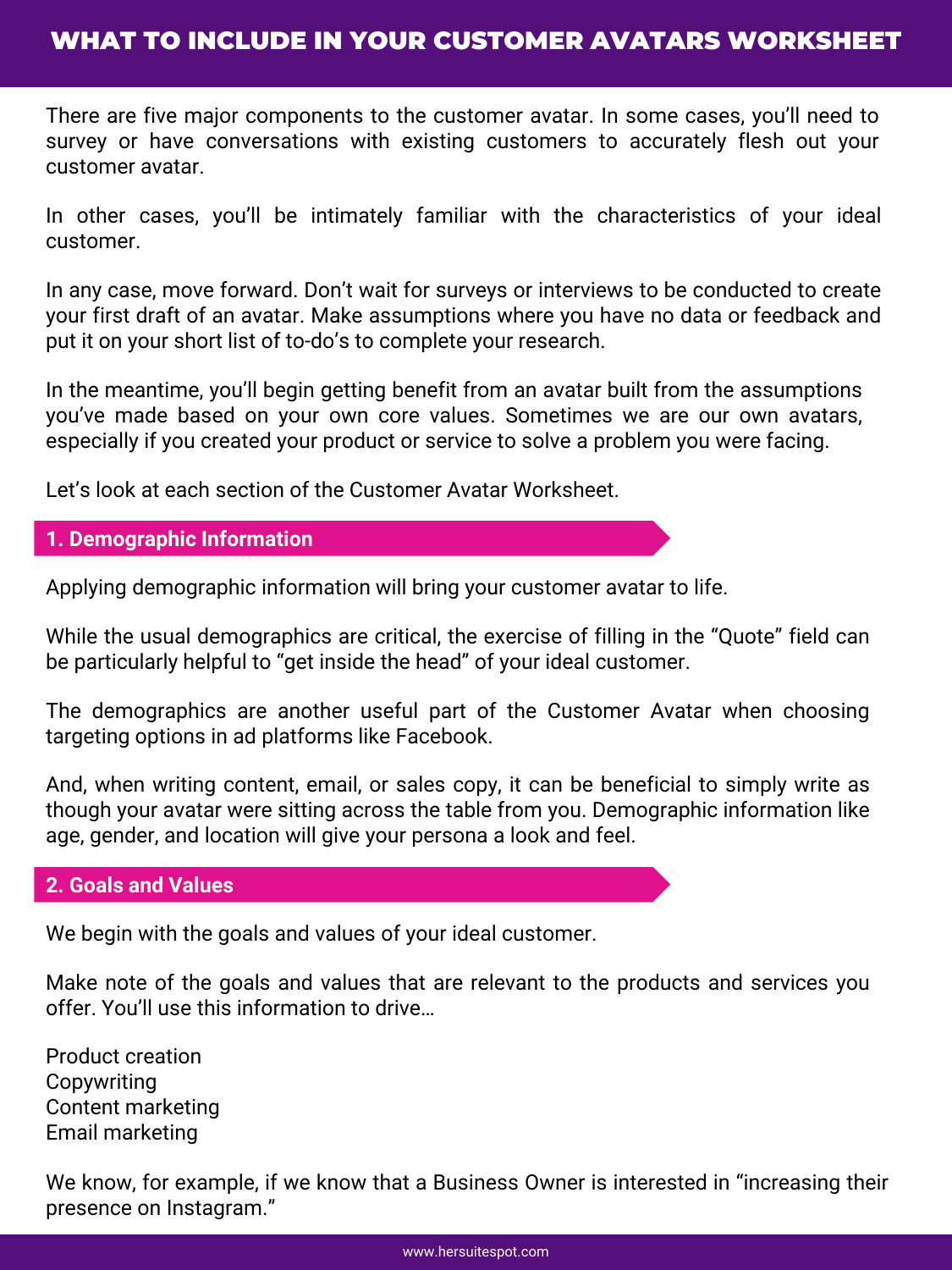### WHAT TO INCLUDE IN YOUR CUSTOMER AVATARS WORKSHEET

As a result, we could draft an email to this avatar that promotes our Social Media Management with the subject line:

Need Social Media Management to grow your Instagram?

That should get the Business Owners attention.

#### **3. Sources of Information**

This section of the Customer Avatar Worksheet is critical to determining the "where" of your customer avatar.

You will determine the best places to advertise and the targeting options you'll use to reach your avatar by listing where they get their sources of information.

To fill this section out, narrow down your customers as much as possible. To do so you'll simply complete sentences like these…

My ideal customer would read [BOOK]. My ideal customer would subscribe to [MAGAZINE]. My ideal customer would attend [CONFERENCE]. Are you getting the picture?

The idea is to find the niche books, magazines, blogs, conferences, gurus, etc. your ideal customer would be attracted to.

For example, if you are in the golf products market—you wouldn't want to assign Tiger Woods as a guru. Tiger is someone that golfers are familiar with… but so is everyone else.

Instead, choosing a more niche golfer like Rory McElroy will allow you to hone in on your ideal customer—and exclude everyone else.

When buying traffic from ad platforms like Facebook, you'll often be able to laser target your audience by focusing on these niche interests—while excluding less than ideal prospects.

#### **4. Challenges and Pain Points**

This section will drive new product/service development as well as the copywriting and ad creative you'll use to compel your ideal customer to action.

When selling your services to the Marketing Agency Owner, for example, we would do well to build solutions to her challenges and pain points and use language that addresses them in our marketing messages. For example, our sales letter should include copy like…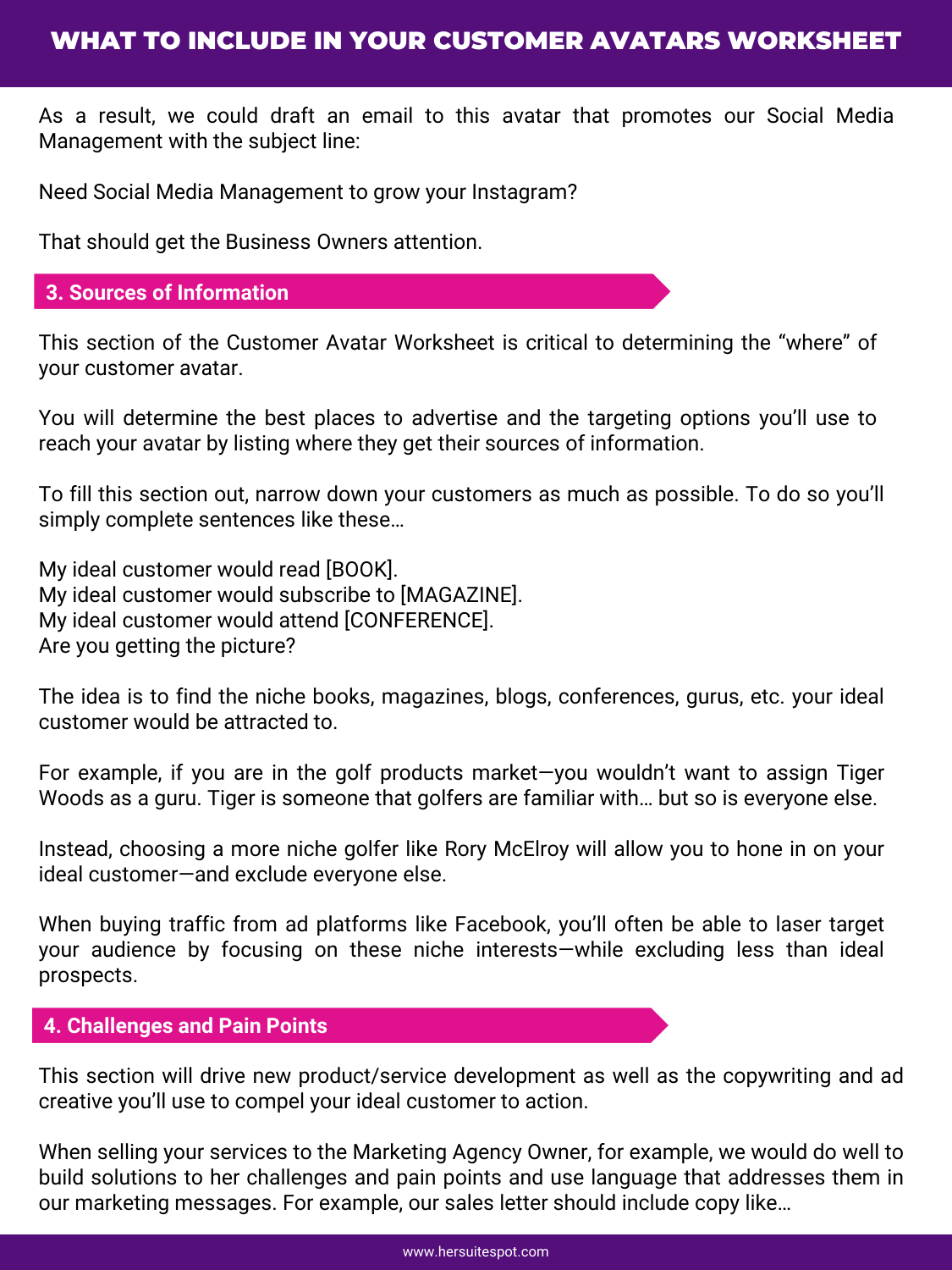### WHAT TO INCLUDE IN YOUR CUSTOMER AVATARS WORKSHEET

Are you tired of losing proposals simply because you don't offer Social Media Management services to your clients? Outsource your social media management services to Women on the Rise NY, Inc.

Copy like that will get a response from the Marketing Agency Owner because it is specific to one of his pain points.

#### **5. Objections and Role in Purchase Process**

Why would your customer avatar choose NOT to buy your product or service? These are called "objections" and they must be addressed in your marketing.

For example, if we know that the Marketing Agency Owner is concerned with the amount of time his team members will be "out of pocket" to manage their client's social media; we might send an email with a subject line like…

Social Media Management Done for You

You must also determine your avatar's role in the purchasing process. Are they the primary decision maker? Are they a decision influencer?

Understanding your ideal customers' decision-making process is paramount to the success of your marketing and sales campaigns.

#### **Build Multiple Avatars**

Start by building a single avatar. But don't stop there.

Once you get the hang of it, you'll be churning out multiple avatars representing the different segments of your market.

Don't go overboard, but any lucrative market segment with a distinct set of goals, sources of information, pain points, etc. is deserving of a customer avatar.

Use the Customer Avatar Worksheet to get clear on your ideal customer.



Build Multiple Avatars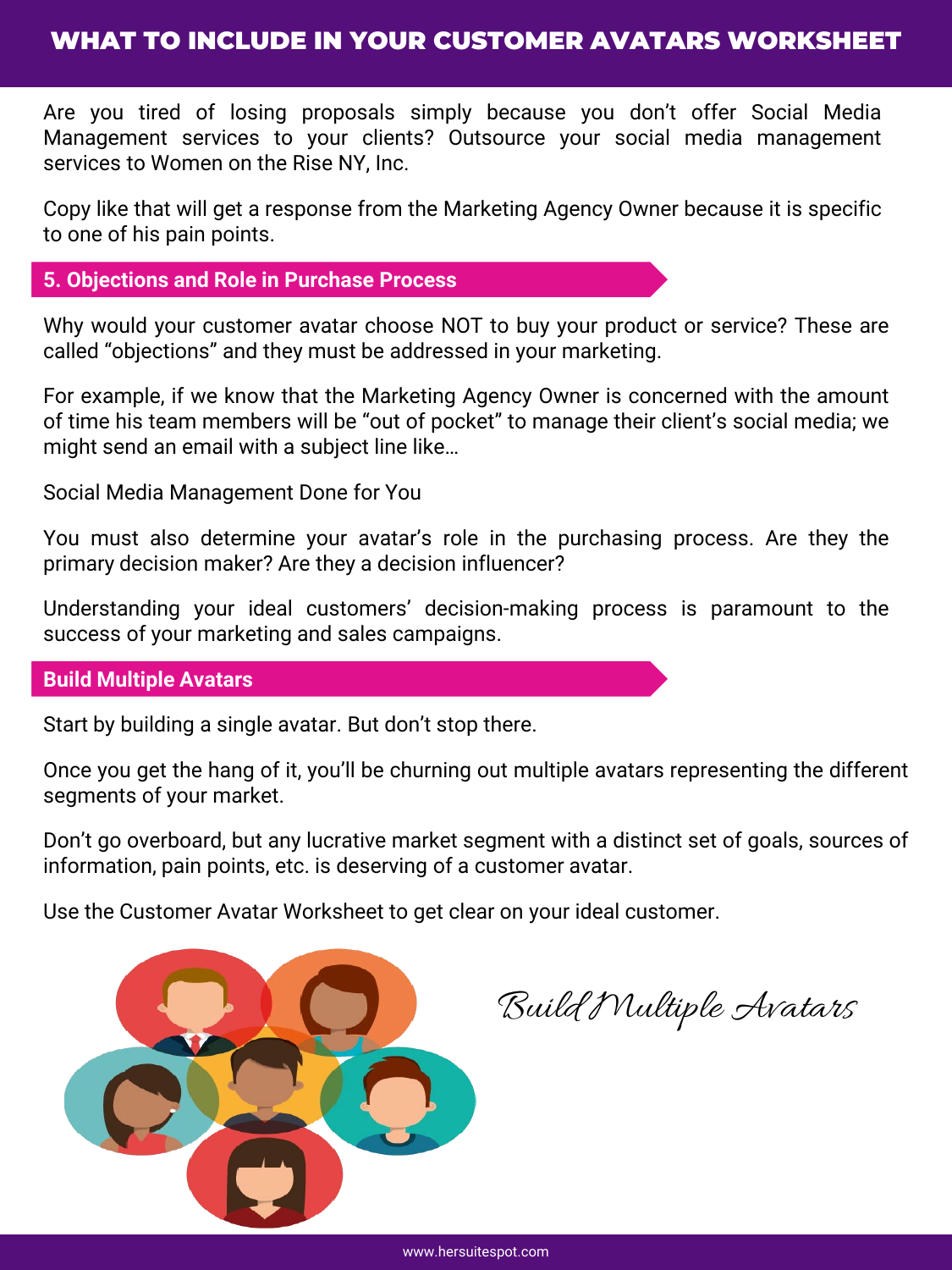### CUSTOMER AVATARS WORKSHEET

**Company/Product Name:**

### **Demographic Information**

| Name:                  | Age:                       | Grade: |
|------------------------|----------------------------|--------|
| <b>Marital Status:</b> | #/Age of Children:         |        |
| <b>Location:</b>       |                            |        |
| <b>Favorite Quote:</b> |                            |        |
| <b>Occupation:</b>     | <b>Job Title:</b>          |        |
| <b>Annual Income:</b>  | <b>Level of Education:</b> |        |

**Goals & Values Challenges & Pain Points**

**Goals:**

**Challenges:**

**Values:**

**Pain Points:**

### **Sources of Information**

| <b>Books:</b>          | <b>Magazines:</b> |
|------------------------|-------------------|
| <b>Blogs/Websites:</b> | Podcast:          |
| <b>Conferences:</b>    | Gurus:            |
|                        |                   |

### **Objectives & Roles**

**Possible Objectives:**

**Role in the Purchase Process:**